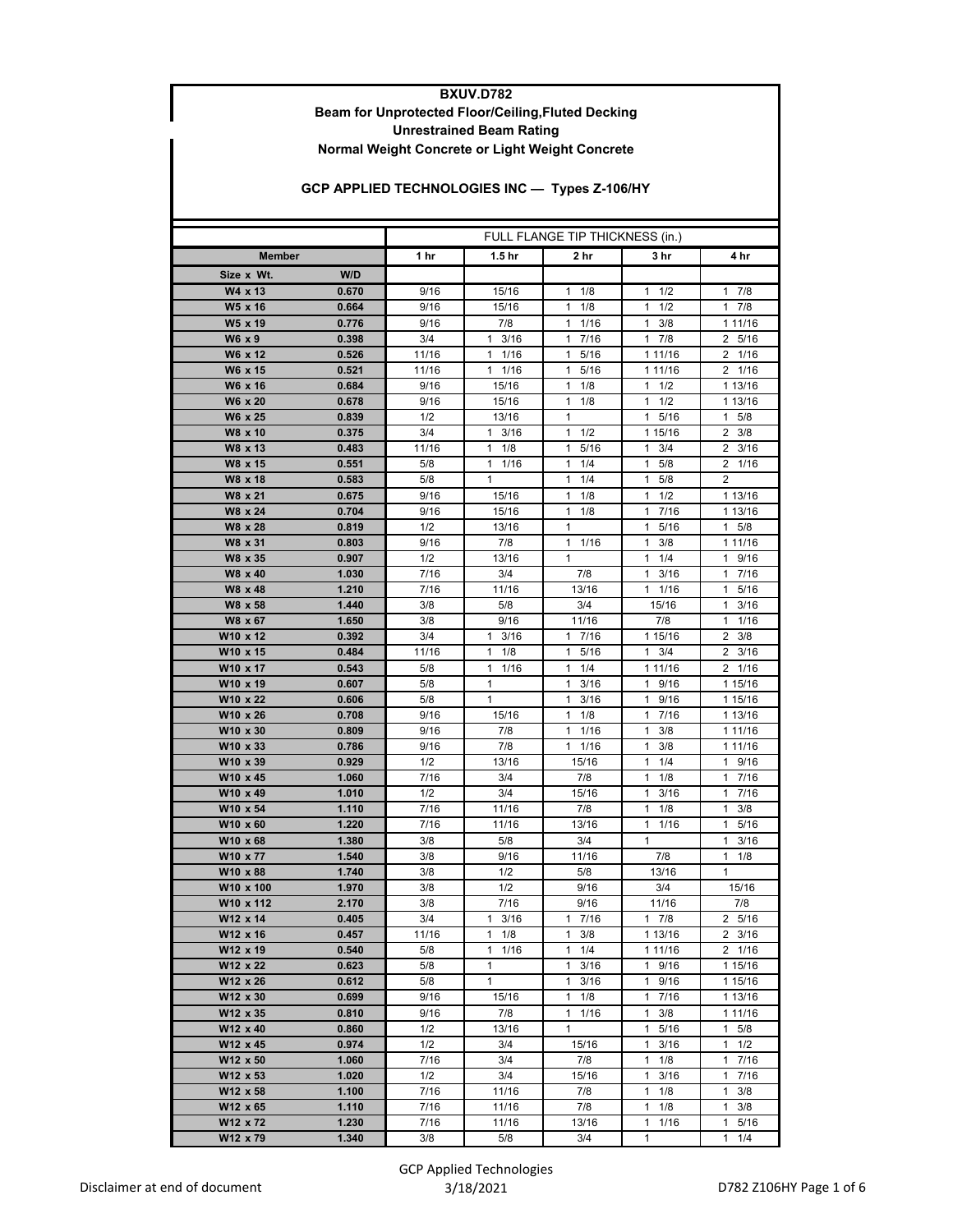|                                          | FULL FLANGE TIP THICKNESS (in.) |                      |                      |                      |                      |
|------------------------------------------|---------------------------------|----------------------|----------------------|----------------------|----------------------|
| <b>Member</b>                            | 1 hr                            | 1.5 <sub>hr</sub>    | 2 hr                 | 3 hr                 | 4 hr                 |
| W/D<br>Size x Wt.                        |                                 |                      |                      |                      |                      |
| W12 x 87<br>1.470                        | 3/8                             | 9/16                 | 11/16                | 15/16                | $1 \t1/8$            |
| W12 x 96<br>1.610                        | 3/8                             | 9/16                 | 11/16                | 7/8                  | 11/16                |
| 1.770<br>W12 x 106                       | 3/8                             | 1/2                  | 5/8                  | 13/16                | $\mathbf{1}$         |
| W12 x 120<br>1.990                       | 3/8                             | 1/2                  | 9/16                 | 3/4                  | 15/16                |
| W12 x 136<br>2.230                       | 3/8                             | 7/16                 | 9/16                 | 11/16                | 7/8                  |
| W12 x 152<br>2.450                       | 3/8                             | 7/16                 | 1/2                  | 5/8                  | 13/16                |
| W12 x 170<br>2.720                       | 3/8                             | 3/8                  | 7/16                 | 9/16                 | 3/4                  |
| W12 x 190<br>3.000                       | 3/8                             | 3/8                  | 7/16                 | 9/16                 | 11/16                |
| W12 x 210<br>3.270                       | 3/8                             | 3/8                  | 3/8                  | 1/2                  | 5/8                  |
| W12 x 230<br>3.550                       | 3/8                             | 3/8                  | 3/8                  | 1/2                  | 9/16                 |
| W12 x 252<br>3.840                       | 3/8                             | 3/8                  | 3/8                  | 7/16                 | 9/16                 |
| W12 x 279<br>4.190                       | 3/8                             | 3/8                  | 3/8                  | 7/16                 | 1/2                  |
| W12 x 305<br>4.490<br>W12 x 336<br>4.850 | 3/8<br>3/8                      | 3/8<br>3/8           | 3/8<br>3/8           | 3/8<br>3/8           | 1/2<br>7/16          |
| W14 x 22<br>0.534                        | 11/16                           | 1/16<br>$\mathbf{1}$ | 5/16<br>$\mathbf{1}$ | 1 11/16              | 2 1/16               |
| W14 x 26<br>0.628                        | 5/8                             | 1                    | $1 \t3/16$           | 1 9/16               | 1 15/16              |
| W14 x 30<br>0.644                        | 5/8                             | 15/16                | $\mathbf{1}$<br>3/16 | $1 \t1/2$            | 7/8<br>1             |
| W14 x 34<br>0.725                        | 9/16                            | 7/8                  | $1 \t1/8$            | 7/16<br>$\mathbf{1}$ | 3/4<br>1             |
| W14 x 38<br>0.809                        | 9/16                            | 7/8                  | $1 \t1/16$           | $\mathbf{1}$<br>3/8  | 1 1 1 / 16           |
| W14 x 43<br>0.874                        | 1/2                             | 13/16                | 1                    | 5/16<br>$\mathbf{1}$ | $1 \t5/8$            |
| W14 x 48<br>0.970                        | 1/2                             | 3/4                  | 15/16                | 3/16<br>1            | 1/2<br>1             |
| W14 x 53<br>1.060                        | 7/16                            | 3/4                  | 7/8                  | $\mathbf{1}$<br>1/8  | $\mathbf{1}$<br>7/16 |
| W14 x 61<br>1.100                        | 7/16                            | 11/16                | 7/8                  | 1/8<br>$\mathbf{1}$  | 3/8<br>$\mathbf{1}$  |
| W14 x 68<br>1.220                        | 7/16                            | 11/16                | 13/16                | 1 1/16               | $\mathbf{1}$<br>5/16 |
| W14 x 74<br>1.320                        | 3/8                             | 5/8                  | 3/4                  | $\mathbf{1}$         | 1/4<br>1             |
| W14 x 82<br>1.450                        | 3/8                             | 9/16                 | 3/4                  | 15/16                | 1/8<br>1             |
| W14 x 90<br>1.310                        | 3/8                             | 5/8                  | 3/4                  | $\mathbf{1}$         | $1 \t1/4$            |
| W14 x 99<br>1.430                        | 3/8                             | 5/8                  | 3/4                  | 15/16                | 3/16<br>1            |
| W14 x 109<br>1.570                       | 3/8                             | 9/16                 | 11/16                | 7/8                  | 1/8<br>1             |
| W14 x 120<br>1.710                       | 3/8                             | 1/2                  | 5/8                  | 13/16                | $\mathbf{1}$         |
| W14 x 132<br>1.890                       | 3/8                             | 1/2                  | 5/8                  | 3/4                  | 15/16                |
| W14 x 145<br>1.990<br>W14 x 159<br>2.160 | 3/8<br>3/8                      | 1/2<br>7/16          | 9/16<br>9/16         | 3/4<br>11/16         | 15/16<br>7/8         |
| W14 x 176<br>2.380                       | 3/8                             | 7/16                 | 1/2                  | 5/8                  | 13/16                |
| W14 x 193<br>2.600                       | 3/8                             | 3/8                  | 1/2                  | 5/8                  | 3/4                  |
| W14 x 211<br>2.810                       | 3/8                             | 3/8                  | 7/16                 | 9/16                 | 11/16                |
| W14 x 233<br>3.080                       | 3/8                             | 3/8                  | 7/16                 | 9/16                 | 11/16                |
| W14 x 257<br>3.360                       | 3/8                             | 3/8                  | 3/8                  | 1/2                  | 5/8                  |
| W14 x 283<br>3.660                       | 3/8                             | 3/8                  | 3/8                  | 7/16                 | 9/16                 |
| W14 x 311<br>3.980                       | 3/8                             | 3/8                  | 3/8                  | 7/16                 | 9/16                 |
| W14 x 342<br>4.320                       | 3/8                             | 3/8                  | 3/8                  | 7/16                 | 1/2                  |
| W14 x 370<br>4.630                       | 3/8                             | 3/8                  | 3/8                  | 3/8                  | 1/2                  |
| W14 x 398<br>4.930                       | 3/8                             | 3/8                  | 3/8                  | 3/8                  | 7/16                 |
| 5.210<br>W14 x 426                       | 3/8                             | 3/8                  | 3/8                  | 3/8                  | 7/16                 |
| W14 x 455<br>5.530                       | 3/8                             | 3/8                  | 3/8                  | 3/8                  | 7/16                 |
| W14 x 500<br>5.950<br>6.430<br>W14 x 550 | 3/8<br>3/8                      | 3/8<br>3/8           | 3/8<br>3/8           | 3/8<br>3/8           | 3/8<br>3/8           |
|                                          | 3/8                             | 3/8                  | 3/8                  |                      | 3/8                  |
| W14 x 605<br>6.960<br>W14 x 665<br>7.490 | 3/8                             | 3/8                  | 3/8                  | 3/8<br>3/8           | 3/8                  |
| W14 x 730<br>8.080                       | 3/8                             | 3/8                  | 3/8                  | 3/8                  | 3/8                  |
| W16 x 26<br>0.558                        | 5/8                             | $\mathbf{1}$         | 1/4<br>1             | 5/8<br>1.            | 2                    |
| W16 x 31<br>0.661                        | 5/8                             | 15/16                | $1 \t3/16$           | $1 \t1/2$            | $1 \t7/8$            |
| W16 x 36<br>0.702                        | 9/16                            | 15/16                | 1<br>1/8             | 17/16                | 1 13/16              |
| W16 x 40<br>0.780                        | 9/16                            | 7/8                  | $1 \t1/16$           | 3/8<br>1             | 1 11/16              |
| W16 x 45<br>0.870                        | 1/2                             | 13/16                | $\mathbf{1}$         | 5/16<br>1            | $\mathbf{1}$<br>5/8  |
| W16 x 50<br>0.962                        | 1/2                             | 3/4                  | 15/16                | 1<br>1/4             | 1/2<br>1             |
| W16 x 57<br>1.090                        | 7/16                            | 11/16                | 7/8                  | 1<br>1/8             | 1<br>3/8             |
| W16 x 67<br>1.090                        | 7/16                            | 11/16                | 7/8                  | 1/8<br>1             | $\mathbf{1}$<br>3/8  |
| W16 x 77<br>1.250                        | 7/16                            | 5/8                  | 13/16                | $1 \t1/16$           | 1/4<br>1             |
| W16 x 89<br>1.430                        | 3/8                             | 5/8                  | 3/4                  | 15/16                | 3/16<br>1            |
| W16 x 100<br>1.590                       | 3/8                             | 9/16                 | 11/16                | 7/8                  | $\mathbf{1}$<br>1/16 |
| W18 x 35<br>0.672                        | 9/16                            | 15/16                | $1 \t1/8$            | $1 \t1/2$            | 7/8<br>$\mathbf{1}$  |
| W18 x 40<br>0.768                        | 9/16                            | 7/8                  | $1 \t1/16$           | $1 \t3/8$            | 1 1 1 / 16           |
| W18 x 46<br>0.876                        | 1/2                             | 13/16                | 1                    | 5/16<br>1            | 9/16<br>1            |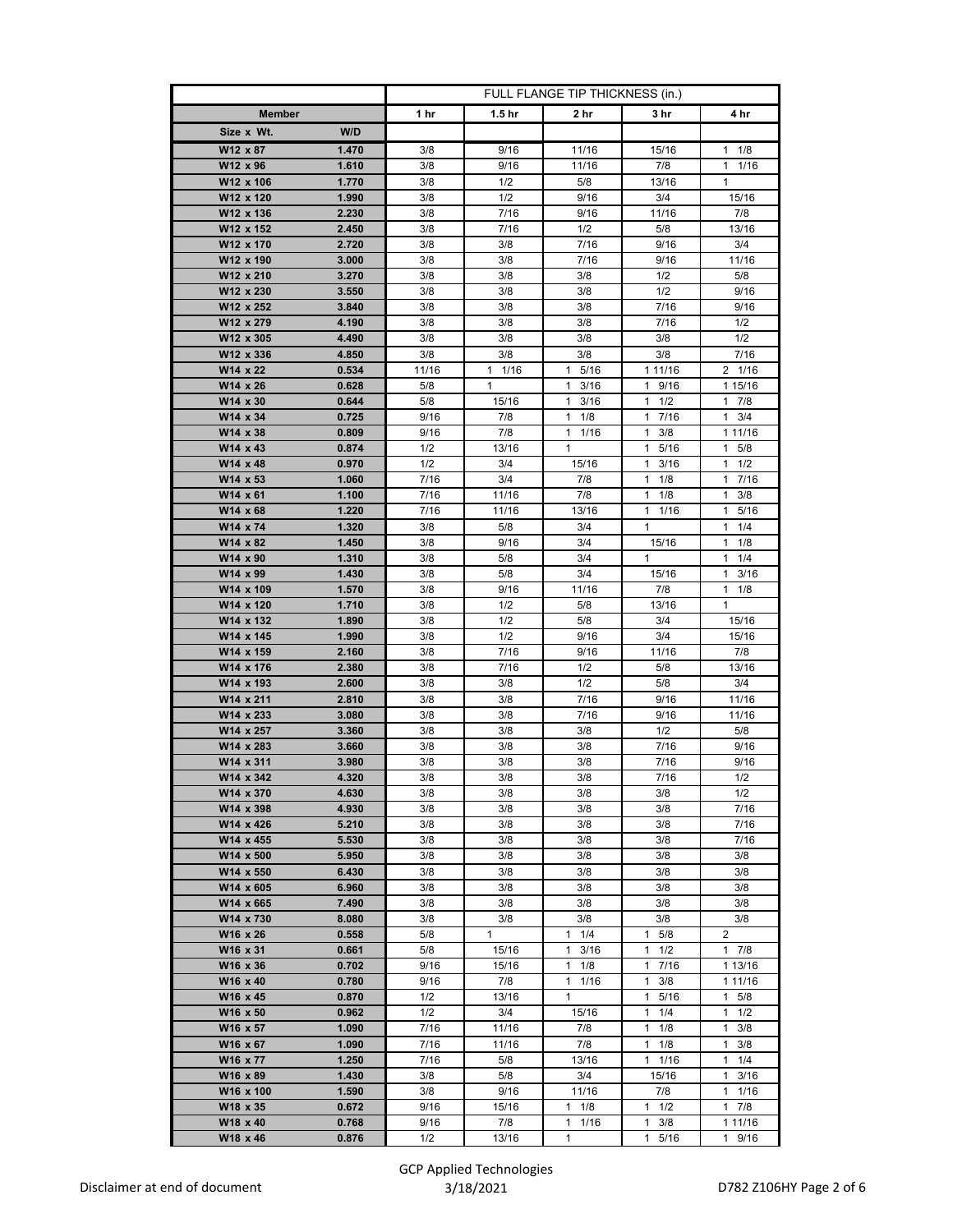|                        |                | FULL FLANGE TIP THICKNESS (in.) |                   |                |                            |                                  |
|------------------------|----------------|---------------------------------|-------------------|----------------|----------------------------|----------------------------------|
| <b>Member</b>          |                | 1 hr                            | 1.5 <sub>hr</sub> | 2 hr           | 3 hr                       | 4 hr                             |
| Size x Wt.             | W/D            |                                 |                   |                |                            |                                  |
| W18 x 50               | 0.880          | 1/2                             | 13/16             | 1              | 1 5/16                     | 1 9/16                           |
| W18 x 55               | 0.963          | 1/2                             | 3/4               | 15/16          | 11/4                       | $1 \t1/2$                        |
| W18 x 60               | 1.040          | 7/16                            | 3/4               | 7/8            | 3/16<br>1                  | 7/16<br>1                        |
| W18 x 65               | 1.130          | 7/16                            | 11/16             | 7/8            | 1/8<br>1                   | 3/8<br>1                         |
| W18 x 71               | 1.220          | 7/16                            | 11/16             | 13/16          | $1 \t1/16$                 | $\mathbf{1}$<br>5/16             |
| W18 x 76               | 1.130          | 7/16                            | 11/16             | 7/8            | $1 \t1/8$                  | 3/8<br>1.                        |
| W18 x 86               | 1.270          | 7/16                            | 5/8               | 13/16          | 1                          | 1/4<br>1                         |
| W18 x 97               | 1.420          | 3/8                             | 5/8               | 3/4            | 15/16                      | 3/16<br>1                        |
| W18 x 106              | 1.550          | 3/8                             | 9/16              | 11/16          | 7/8                        | $1 \t1/8$                        |
| W18 x 119              | 1.720          | 3/8                             | 1/2               | 5/8            | 13/16                      | 1                                |
| W21 x 44               | 0.746          | 9/16                            | 7/8               | $1 \t1/16$     | 17/16                      | $\mathbf{1}$<br>3/4              |
| W21 x 50               | 0.838          | 1/2                             | 13/16             | $\mathbf{1}$   | 1 5/16                     | 5/8<br>1.                        |
| W21 x 57<br>W21 x 62   | 0.952<br>0.952 | 1/2<br>1/2                      | 3/4<br>3/4        | 15/16<br>15/16 | $1 \t1/4$<br>1<br>1/4      | $1 \t1/2$<br>1/2<br>1            |
| W21 x 68               | 1.040          | 7/16                            | 3/4               | 7/8            | $\mathbf{1}$<br>3/16       | 7/16<br>1.                       |
| W21 x 73               | 1.110          | 7/16                            | 11/16             | 7/8            | $1 \t1/8$                  | 3/8<br>1.                        |
| W21 x 83               | 1.260          | 7/16                            | 5/8               | 13/16          | 1 1/16                     | 1/4<br>1                         |
| W21 x 93               | 1.400          | 3/8                             | 5/8               | 3/4            | 15/16                      | 1<br>3/16                        |
| W21 x 101              | 1.300          | 3/8                             | 5/8               | 3/4            | $\mathbf{1}$               | 1/4<br>$\mathbf{1}$              |
| W21 x 111              | 1.430          | 3/8                             | 5/8               | 3/4            | 15/16                      | $1 \t3/16$                       |
| W21 x 122              | 1.570          | 3/8                             | 9/16              | 11/16          | 7/8                        | $1 \t1/8$                        |
| W21 x 132              | 1.680          | 3/8                             | 9/16              | 5/8            | 7/8                        | 1/16<br>$\mathbf{1}$             |
| W21 x 147              | 1.870          | 3/8                             | 1/2               | 5/8            | 13/16                      | 15/16                            |
| W24 x 55               | 0.828          | 1/2                             | 13/16             | 1              | 1 5/16                     | $1 \t5/8$                        |
| W24 x 62               | 0.934          | 1/2                             | 13/16             | 15/16          | $\mathbf{1}$<br>1/4        | $\mathbf{1}$<br>9/16             |
| W24 x 68               | 0.942          | 1/2                             | 3/4               | 15/16          | 1/4<br>1                   | 1/2<br>1.                        |
| W24 x 76               | 1.050          | 7/16                            | 3/4               | 7/8            | $1 \t3/16$                 | 1 7/16                           |
| W24 x 84               | 1.150          | 7/16                            | 11/16             | 13/16          | 1/8<br>1                   | 1<br>3/8                         |
| W24 x 94               | 1.280          | 7/16                            | 5/8               | 13/16          | $\mathbf{1}$               | 1/4<br>$\mathbf{1}$              |
| W24 x 104              | 1.240          | 7/16                            | 11/16             | 13/16          | $1 \t1/16$<br>$\mathbf{1}$ | 5/16<br>$\mathbf{1}$             |
| W24 x 117<br>W24 x 131 | 1.380<br>1.540 | 3/8<br>3/8                      | 5/8<br>9/16       | 3/4<br>11/16   | 7/8                        | 3/16<br>1.<br>1/8<br>1           |
| W24 x 146              | 1.700          | 3/8                             | 9/16              | 5/8            | 13/16                      | $1 \t1/16$                       |
| W24 x 162              | 1.880          | 3/8                             | 1/2               | 5/8            | 13/16                      | 15/16                            |
| W27 x 84               | 1.030          | 7/16                            | 3/4               | 7/8            | $1 \t3/16$                 | 1 7/16                           |
| W27 x 94               | 1.150          | 7/16                            | 11/16             | 13/16          | $1 \t1/8$                  | 1<br>3/8                         |
| W27 x 102              | 1.240          | 7/16                            | 11/16             | 13/16          | $1 \t1/16$                 | 5/16<br>1.                       |
| W27 x 114              | 1.390          | 3/8                             | 5/8               | 3/4            | 15/16                      | $1 \t3/16$                       |
| W27 x 129              | 1.560          | 3/8                             | 9/16              | 11/16          | 7/8                        | 1<br>1/8                         |
| W27 x 146              | 1.550          | 3/8                             | 9/16              | 11/16          | 7/8                        | 1/8<br>1                         |
| W27 x 161              | 1.700          | 3/8                             | 9/16              | 5/8            | 13/16                      | 11/16                            |
| W27 x 178              | 1.870          | 3/8                             | 1/2               | 5/8            | 13/16                      | 15/16                            |
| W30 x 90<br>W30 x 99   | 1.020          | 1/2                             | 3/4               | 15/16          | $1 \t3/16$                 | 1 7/16                           |
| W30 x 108              | 1.120<br>1.210 | 7/16<br>7/16                    | 11/16<br>11/16    | 7/8<br>13/16   | $1 \t1/8$<br>$1 \t1/16$    | 3/8<br>1<br>5/16<br>$\mathbf{1}$ |
| W30 x 116              | 1.300          | 3/8                             | 5/8               | 3/4            | 1                          | $1 \t1/4$                        |
| W30 x 124              | 1.390          | 3/8                             | 5/8               | 3/4            | 15/16                      | 1<br>3/16                        |
| W30 x 132              | 1.470          | 3/8                             | 9/16              | 11/16          | 15/16                      | 1/8<br>1.                        |
| W30 x 173              | 1.660          | 3/8                             | 9/16              | 11/16          | 7/8                        | 1 1/16                           |
| W30 x 191              | 1.850          | 3/8                             | 1/2               | 5/8            | 13/16                      | 1                                |
| W30 x 211              | 2.010          | 3/8                             | 1/2               | 9/16           | 3/4                        | 15/16                            |
| W33 x 118              | 1.210          | 7/16                            | 11/16             | 13/16          | $1 \t1/16$                 | 1 5/16                           |
| W33 x 130              | 1.320          | 3/8                             | 5/8               | 3/4            | $\mathbf{1}$               | 1<br>1/4                         |
| W33 x 141              | 1.430          | 3/8                             | 5/8               | 3/4            | 15/16                      | 1<br>3/16                        |
| W33 x 152              | 1.530          | 3/8                             | 9/16              | 11/16          | 7/8                        | 1/8<br>$\mathbf{1}$              |
| W33 x 169              | 1.700          | 3/8                             | 9/16              | 5/8            | 13/16                      | 1<br>1/16                        |
| W33 x 201              | 1.790          | 3/8                             | 1/2               | 5/8            | 13/16                      | 1                                |
| W33 x 221              | 1.970          | 3/8                             | 1/2               | 9/16           | 3/4                        | 15/16                            |
| W33 x 241<br>W36 x 135 | 2.130<br>1.290 | 3/8                             | 7/16              | 9/16           | 11/16<br>1                 | 7/8                              |
| W36 x 150              | 1.430          | 7/16<br>3/8                     | 5/8<br>5/8        | 13/16<br>3/4   | 15/16                      | $1 \t1/4$<br>1<br>3/16           |
| W36 x 160              | 1.510          | 3/8                             | 9/16              | 11/16          | 15/16                      | 1/8<br>1.                        |
| W36 x 170              | 1.600          | 3/8                             | 9/16              | 11/16          | 7/8                        | 1<br>1/16                        |
| W36 x 182              | 1.720          | 3/8                             | 1/2               | 5/8            | 13/16                      | 1                                |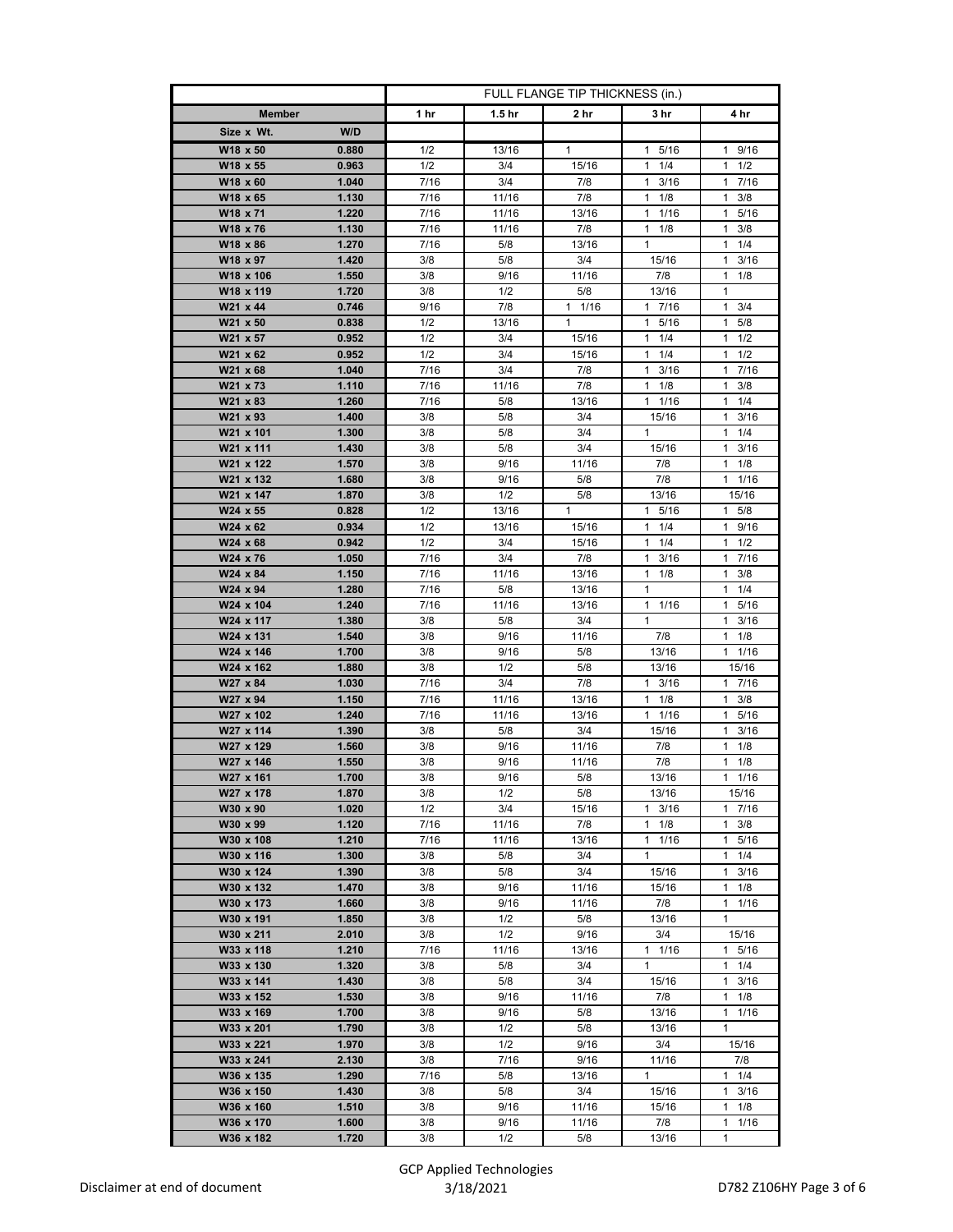|                |              | FULL FLANGE TIP THICKNESS (in.) |                       |                                   |                      |                                    |
|----------------|--------------|---------------------------------|-----------------------|-----------------------------------|----------------------|------------------------------------|
| <b>Member</b>  |              | 1 hr                            | 1.5 <sub>hr</sub>     | 2 hr                              | 3 hr                 | 4 hr                               |
| Size x Wt.     | W/D          |                                 |                       |                                   |                      |                                    |
| W36 x 194      | 1.810        | 3/8                             | 1/2                   | 5/8                               | 13/16                | 1                                  |
| W36 x 210      | 1.960        | 3/8                             | 1/2                   | 9/16                              | 3/4                  | 15/16                              |
| W36 x 230      | 1.950        | 3/8                             | 1/2                   | 9/16                              | 3/4                  | 15/16                              |
| W36 x 245      | 2.080        | 3/8                             | 7/16                  | 9/16                              | 3/4                  | 7/8                                |
| W36 x 256      | 2.370        | 3/8                             | 7/16                  | 1/2                               | 11/16                | 13/16                              |
| W36 x 260      | 2.180        | 3/8                             | 7/16                  | 9/16                              | 11/16                | 7/8                                |
| W36 x 280      | 2.350        | 3/8                             | 7/16                  | 1/2                               | 11/16                | 13/16                              |
| W36 x 300      | 2.500        | 3/8                             | 3/8                   | 1/2                               | 5/8                  | 3/4                                |
| Other          | 0.37         | 3/4                             | 1/4<br>1              | 1/2<br>1                          | 1 15/16              | 2 7/16                             |
| Other          | 0.38         | 3/4                             | 3/16<br>1             | 1/2<br>1                          | 1 15/16              | $\mathbf{2}$<br>3/8                |
| Other          | 0.39         | 3/4                             | 1<br>3/16             | 7/16<br>1.                        | 1 15/16              | $\overline{2}$<br>3/8              |
| Other          | 0.40         | 3/4                             | 1<br>3/16             | 7/16<br>$\mathbf{1}$              | $1 \t7/8$            | 5/16<br>$\mathbf{2}^{\circ}$       |
| Other          | 0.41         | 3/4                             | 3/16<br>1             | 7/16<br>$\mathbf{1}$              | $1 \t7/8$            | $\overline{2}$<br>5/16             |
| Other<br>Other | 0.42<br>0.43 | 3/4<br>3/4                      | 1<br>3/16<br>1<br>1/8 | 7/16<br>$\mathbf{1}$<br>1<br>7/16 | $1 \t7/8$<br>1 13/16 | $\overline{2}$<br>5/16<br>1/4<br>2 |
| Other          | 0.44         | 11/16                           | 1/8<br>1              | 1<br>3/8                          | 1 13/16              | 2<br>1/4                           |
| Other          | 0.45         | 11/16                           | 1/8<br>1              | 3/8<br>1                          | 1 13/16              | $2 \t1/4$                          |
| Other          | 0.46         | 11/16                           | 1<br>1/8              | 1<br>3/8                          | 1 13/16              | $2 \frac{3}{16}$                   |
| Other          | 0.47         | 11/16                           | 1<br>1/8              | 1<br>3/8                          | 1<br>3/4             | 2<br>3/16                          |
| Other          | 0.48         | 11/16                           | 1/8<br>1              | 3/8<br>1                          | 3/4<br>1             | 3/16<br>2                          |
| Other          | 0.49         | 11/16                           | 1/16<br>1             | 5/16<br>1                         | 3/4<br>1             | 1/8<br>$\overline{2}$              |
| Other          | 0.50         | 11/16                           | 1<br>1/16             | 1<br>5/16                         | 1<br>3/4             | 2<br>1/8                           |
| Other          | 0.51         | 11/16                           | 1/16<br>1             | 5/16<br>1                         | 1 11/16              | $\overline{2}$<br>1/8              |
| Other          | 0.52         | 11/16                           | 1/16<br>1             | 5/16<br>1                         | 1 11/16              | $\overline{2}$<br>1/16             |
| Other          | 0.53         | 11/16                           | 1<br>1/16             | 5/16<br>$\mathbf{1}$              | 1 11/16              | 2<br>1/16                          |
| Other          | 0.54         | 5/8                             | 1<br>1/16             | 1/4<br>1                          | 1 11/16              | 1/16<br>2                          |
| Other          | 0.55         | 5/8                             | 1<br>1/16             | 1/4<br>$\mathbf{1}$               | $\mathbf{1}$<br>5/8  | 2<br>1/16                          |
| Other          | 0.56         | 5/8                             | 1                     | $\mathbf{1}$<br>1/4               | 5/8<br>1             | $\overline{\mathbf{c}}$            |
| Other          | 0.57         | 5/8                             | 1                     | 1<br>1/4                          | $\mathbf{1}$<br>5/8  | 2                                  |
| Other          | 0.58         | 5/8                             | 1                     | 1/4<br>1                          | $\mathbf{1}$<br>5/8  | $\overline{2}$                     |
| Other          | 0.59         | 5/8                             | 1                     | 1/4<br>$\mathbf{1}$               | $1 \t5/8$            | 2                                  |
| Other          | 0.60         | 5/8                             | 1                     | 1<br>3/16                         | 1 9/16               | 1 15/16                            |
| Other          | 0.61<br>0.62 | 5/8                             | 1<br>1                | 1<br>3/16<br>1                    | 1<br>9/16<br>1       | 1 15/16                            |
| Other<br>Other | 0.63         | 5/8<br>5/8                      | 15/16                 | 3/16<br>3/16<br>1                 | 9/16<br>9/16<br>1    | 1 15/16<br>$1 \t7/8$               |
| Other          | 0.64         | 5/8                             | 15/16                 | 1<br>3/16                         | 1<br>9/16            | 1<br>7/8                           |
| Other          | 0.65         | 5/8                             | 15/16                 | 3/16<br>1                         | 1<br>1/2             | 7/8<br>$\mathbf{1}$                |
| Other          | 0.66         | 5/8                             | 15/16                 | 1<br>3/16                         | 1<br>1/2             | 7/8<br>$\mathbf{1}$                |
| Other          | 0.67         | 9/16                            | 15/16                 | 1/8<br>1                          | 1/2<br>1             | 7/8<br>$\mathbf{1}$                |
| Other          | 0.68         | 9/16                            | 15/16                 | 1<br>1/8                          | 1<br>1/2             | 1 13/16                            |
| Other          | 0.69         | 9/16                            | 15/16                 | 1/8<br>1                          | 1/2<br>1             | 1 13/16                            |
| Other          | 0.70         | 9/16                            | 15/16                 | 1/8<br>$\mathbf{1}$               | 17/16                | 1 13/16                            |
| Other          | 0.71         | 9/16                            | 15/16                 | 1<br>1/8                          | 7/16<br>1            | 1 13/16                            |
| Other          | 0.72         | 9/16                            | 7/8                   | 1<br>1/8                          | $\mathbf{1}$<br>7/16 | $\mathbf{1}$<br>3/4                |
| Other          | 0.73         | 9/16                            | 7/8                   | 1/8<br>1                          | 7/16<br>1            | 3/4<br>1                           |
| Other          | 0.74         | 9/16                            | 7/8                   | $\mathbf{1}$<br>1/16              | 17/16                | 3/4<br>$\mathbf{1}$                |
| Other          | 0.75         | 9/16                            | 7/8                   | 1<br>1/16                         | 1<br>7/16            | 1<br>3/4                           |
| Other          | 0.76         | 9/16                            | 7/8                   | 1/16<br>$\mathbf{1}$              | 3/8<br>1             | 3/4<br>$\mathbf{1}$                |
| Other          | 0.77         | 9/16                            | 7/8                   | 1/16<br>1                         | 3/8<br>$\mathbf{1}$  | 1 1 1 / 16                         |
| Other          | 0.78         | 9/16                            | 7/8                   | $\mathbf{1}$<br>1/16<br>1         | 1<br>3/8             | 1 1 1 / 16                         |
| Other<br>Other | 0.79<br>0.80 | 9/16<br>9/16                    | 7/8<br>7/8            | 1/16<br>$\mathbf{1}$<br>1/16      | 1<br>3/8<br>3/8<br>1 | 1 1 1 / 16                         |
| Other          | 0.81         | 9/16                            | 7/8                   | $\mathbf{1}$<br>1/16              | 1<br>3/8             | 1 1 1 / 16<br>1 1 1 / 16           |
| Other          | 0.82         | 1/2                             | 13/16                 | 1                                 | 5/16<br>1            | 5/8<br>1                           |
| Other          | 0.83         | 1/2                             | 13/16                 | $\mathbf{1}$                      | $\mathbf{1}$<br>5/16 | $\mathbf{1}$<br>5/8                |
| Other          | 0.84         | 1/2                             | 13/16                 | $\mathbf{1}$                      | 1 5/16               | 5/8<br>1                           |
| Other          | 0.85         | 1/2                             | 13/16                 | 1                                 | 5/16<br>1            | 5/8<br>1                           |
| Other          | 0.86         | 1/2                             | 13/16                 | 1                                 | $\mathbf{1}$<br>5/16 | 1<br>5/8                           |
| Other          | 0.87         | 1/2                             | 13/16                 | $\mathbf{1}$                      | 5/16<br>$\mathbf{1}$ | 5/8<br>1                           |
| Other          | 0.88         | 1/2                             | 13/16                 | 1                                 | 1 5/16               | 9/16<br>1                          |
| Other          | 0.89         | 1/2                             | 13/16                 | 1                                 | 1<br>1/4             | 9/16<br>1                          |
| Other          | 0.90         | 1/2                             | 13/16                 | $\mathbf{1}$                      | $\mathbf{1}$<br>1/4  | 9/16<br>$\mathbf{1}$               |
| Other          | 0.91         | 1/2                             | 13/16                 | $\mathbf{1}$                      | 1/4<br>1             | 9/16<br>$\mathbf{1}$               |
| Other          | 0.92         | 1/2                             | 13/16                 | 15/16                             | 1/4<br>1             | 1<br>9/16                          |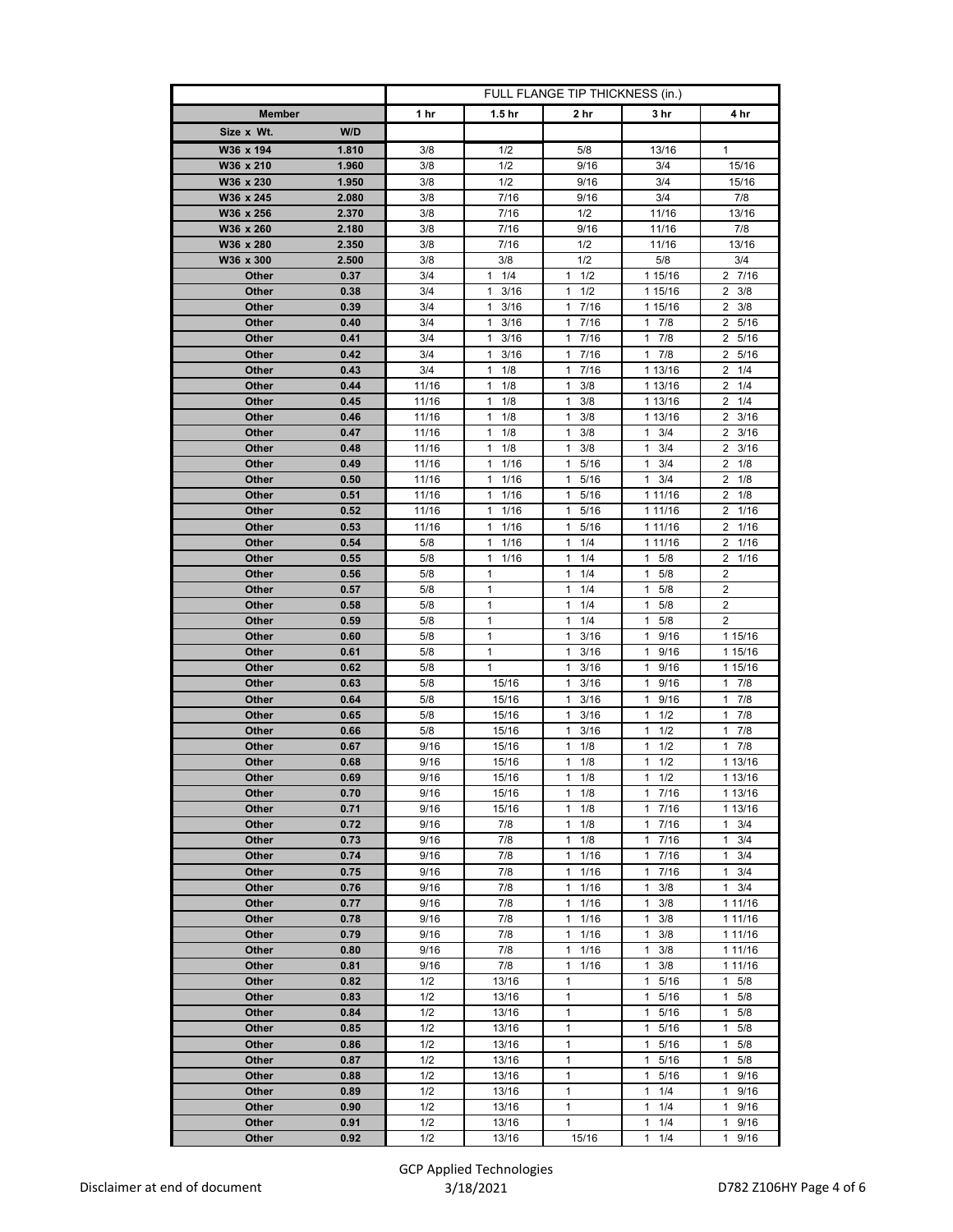|                                | FULL FLANGE TIP THICKNESS (in.) |                   |                |                                   |                                            |
|--------------------------------|---------------------------------|-------------------|----------------|-----------------------------------|--------------------------------------------|
| <b>Member</b>                  | 1 hr                            | 1.5 <sub>hr</sub> | 2 hr           | 3 hr                              | 4 hr                                       |
| W/D<br>Size x Wt.              |                                 |                   |                |                                   |                                            |
| Other<br>0.93                  | 1/2                             | 13/16             | 15/16          | 1/4<br>$\mathbf{1}$               | 1 9/16                                     |
| Other<br>0.94                  | 1/2                             | 3/4               | 15/16          | 1/4<br>1                          | $1 \t1/2$                                  |
| 0.95<br>Other                  | 1/2                             | 3/4               | 15/16          | 1<br>1/4                          | 1/2<br>1                                   |
| 0.96<br>Other                  | 1/2                             | 3/4               | 15/16          | 1/4<br>$\mathbf{1}$               | $\mathbf{1}$<br>1/2                        |
| Other<br>0.97                  | 1/2                             | 3/4               | 15/16          | 3/16<br>$\mathbf{1}$              | 1/2<br>$\mathbf{1}$                        |
| Other<br>0.98                  | 1/2                             | 3/4               | 15/16          | 3/16<br>$\mathbf{1}$              | 1/2<br>1                                   |
| Other<br>0.99                  | 1/2                             | 3/4               | 15/16          | 1<br>3/16                         | 1<br>1/2                                   |
| 1.00<br>Other                  | 1/2                             | 3/4               | 15/16          | 3/16<br>1                         | 1/2<br>$\mathbf{1}$                        |
| Other<br>1.01<br>Other<br>1.02 | 1/2<br>1/2                      | 3/4<br>3/4        | 15/16<br>15/16 | $\mathbf{1}$<br>3/16<br>3/16<br>1 | 7/16<br>$\mathbf{1}$<br>7/16<br>1          |
| 1.03<br>Other                  | 7/16                            | 3/4               | 7/8            | $\mathbf{1}$<br>3/16              | $\mathbf{1}$<br>7/16                       |
| Other<br>1.04                  | 7/16                            | 3/4               | 7/8            | 3/16<br>$\mathbf{1}$              | 7/16<br>1                                  |
| Other<br>1.05                  | 7/16                            | 3/4               | 7/8            | $1 \t3/16$                        | 17/16                                      |
| 1.06<br>Other                  | 7/16                            | 3/4               | 7/8            | 1<br>1/8                          | 7/16<br>1                                  |
| 1.07<br>Other                  | 7/16                            | 3/4               | 7/8            | 1/8<br>$\mathbf{1}$               | $\mathbf{1}$<br>7/16                       |
| Other<br>1.08                  | 7/16                            | 11/16             | 7/8            | 1/8<br>1                          | 3/8<br>1                                   |
| Other<br>1.09                  | 7/16                            | 11/16             | 7/8            | 1/8<br>1                          | 3/8<br>1                                   |
| 1.10<br>Other                  | 7/16                            | 11/16             | 7/8            | $\mathbf{1}$<br>1/8               | $\mathbf{1}$<br>3/8                        |
| 1.11<br>Other                  | 7/16                            | 11/16             | 7/8            | $\mathbf{1}$<br>1/8               | $\mathbf{1}$<br>3/8                        |
| 1.12<br>Other                  | 7/16                            | 11/16             | 7/8            | 1/8<br>1                          | 3/8<br>1                                   |
| 1.13<br>Other<br>1.14<br>Other | 7/16<br>7/16                    | 11/16<br>11/16    | 7/8<br>7/8     | 1/8<br>1<br>$\mathbf{1}$<br>1/8   | 3/8<br>1<br>1<br>3/8                       |
| Other<br>1.15                  | 7/16                            | 11/16             | 13/16          | $\mathbf{1}$<br>1/8               | 3/8<br>$\mathbf{1}$                        |
| Other<br>1.16                  | 7/16                            | 11/16             | 13/16          | 1/16<br>1                         | $\mathbf{1}$<br>5/16                       |
| Other<br>1.17                  | 7/16                            | 11/16             | 13/16          | $\mathbf{1}$<br>1/16              | 1<br>5/16                                  |
| 1.18<br>Other                  | 7/16                            | 11/16             | 13/16          | 1/16<br>1                         | 5/16<br>1                                  |
| Other<br>1.19                  | 7/16                            | 11/16             | 13/16          | 11/16                             | 5/16<br>1                                  |
| 1.20<br>Other                  | 7/16                            | 11/16             | 13/16          | 1<br>1/16                         | 1<br>5/16                                  |
| 1.21<br>Other                  | 7/16                            | 11/16             | 13/16          | 1/16<br>$\mathbf{1}$              | 5/16<br>1                                  |
| Other<br>1.22                  | 7/16                            | 11/16             | 13/16          | 1/16<br>$\mathbf{1}$              | $\mathbf{1}$<br>5/16                       |
| Other<br>1.23                  | 7/16                            | 11/16             | 13/16          | 1/16<br>1                         | 5/16<br>1                                  |
| Other<br>1.24                  | 7/16                            | 11/16             | 13/16          | 1/16<br>1                         | 1<br>5/16                                  |
| 1.25<br>Other<br>Other<br>1.26 | 7/16<br>7/16                    | 5/8<br>5/8        | 13/16<br>13/16 | 1/16<br>1<br>$1 \t1/16$           | 1/4<br>$\mathbf{1}$<br>$\mathbf{1}$<br>1/4 |
| Other<br>1.27                  | 7/16                            | 5/8               | 13/16          | 1                                 | 1<br>1/4                                   |
| 1.28<br>Other                  | 7/16                            | 5/8               | 13/16          | $\mathbf{1}$                      | $\mathbf{1}$<br>1/4                        |
| Other<br>1.29                  | 7/16                            | 5/8               | 13/16          | 1                                 | 1/4<br>1                                   |
| 1.30<br>Other                  | 3/8                             | 5/8               | 3/4            | 1                                 | 1/4<br>1                                   |
| 1.31<br>Other                  | 3/8                             | 5/8               | 3/4            | $\mathbf{1}$                      | 1/4<br>1                                   |
| Other<br>1.32                  | 3/8                             | 5/8               | 3/4            | $\mathbf{1}$                      | 1/4<br>1                                   |
| 1.33<br>Other                  | 3/8                             | 5/8               | 3/4            | $\mathbf{1}$                      | 1/4<br>$\mathbf{1}$                        |
| Other<br>1.34                  | 3/8                             | 5/8               | 3/4            | 1                                 | 1/4<br>1                                   |
| 1.35<br>Other<br>1.36<br>Other | 3/8<br>3/8                      | 5/8<br>5/8        | 3/4<br>3/4     | $\mathbf{1}$<br>$\mathbf{1}$      | 3/16<br>1<br>3/16<br>$\mathbf{1}$          |
| 1.37<br>Other                  | 3/8                             | 5/8               | 3/4            | $\mathbf{1}$                      | $\mathbf{1}$<br>3/16                       |
| Other<br>1.38                  | 3/8                             | 5/8               | 3/4            | $\mathbf{1}$                      | 3/16<br>$\mathbf{1}$                       |
| 1.39<br>Other                  | 3/8                             | 5/8               | 3/4            | 15/16                             | $\mathbf{1}$<br>3/16                       |
| 1.40<br>Other                  | 3/8                             | $5/8$             | 3/4            | 15/16                             | 3/16<br>1                                  |
| Other<br>1.41                  | 3/8                             | 5/8               | 3/4            | 15/16                             | 3/16<br>1                                  |
| 1.42<br>Other                  | 3/8                             | 5/8               | 3/4            | 15/16                             | 1<br>3/16                                  |
| 1.43<br>Other                  | 3/8                             | 5/8               | 3/4            | 15/16                             | 3/16<br>1                                  |
| Other<br>1.44                  | 3/8                             | 5/8               | 3/4            | 15/16                             | 3/16<br>1                                  |
| 1.45<br>Other                  | 3/8                             | 9/16              | 3/4            | 15/16                             | 1/8<br>1                                   |
| 1.46<br>Other<br>1.47<br>Other | 3/8<br>3/8                      | 9/16<br>9/16      | 3/4<br>11/16   | 15/16                             | 1<br>1/8<br>1/8<br>$\mathbf{1}$            |
| 1.48<br>Other                  | 3/8                             | 9/16              | 11/16          | 15/16<br>15/16                    | 1/8<br>1                                   |
| 1.49<br>Other                  | 3/8                             | 9/16              | 11/16          | 15/16                             | 1/8<br>1                                   |
| 1.50<br>Other                  | 3/8                             | 9/16              | 11/16          | 15/16                             | $\mathbf{1}$<br>1/8                        |
| 1.51<br>Other                  | 3/8                             | 9/16              | 11/16          | 15/16                             | 1/8<br>1                                   |
| 1.52<br>Other                  | 3/8                             | 9/16              | 11/16          | 15/16                             | 1/8<br>1                                   |
| 1.53<br>Other                  | 3/8                             | 9/16              | 11/16          | 7/8                               | $\mathbf{1}$<br>1/8                        |
| 1.54<br>Other                  | 3/8                             | 9/16              | 11/16          | 7/8                               | 1/8<br>1                                   |
| 1.55<br>Other                  | 3/8                             | 9/16              | 11/16          | 7/8                               | 1/8<br>1                                   |
| 1.56<br>Other                  | 3/8                             | 9/16              | 11/16          | 7/8                               | 1/8<br>1                                   |